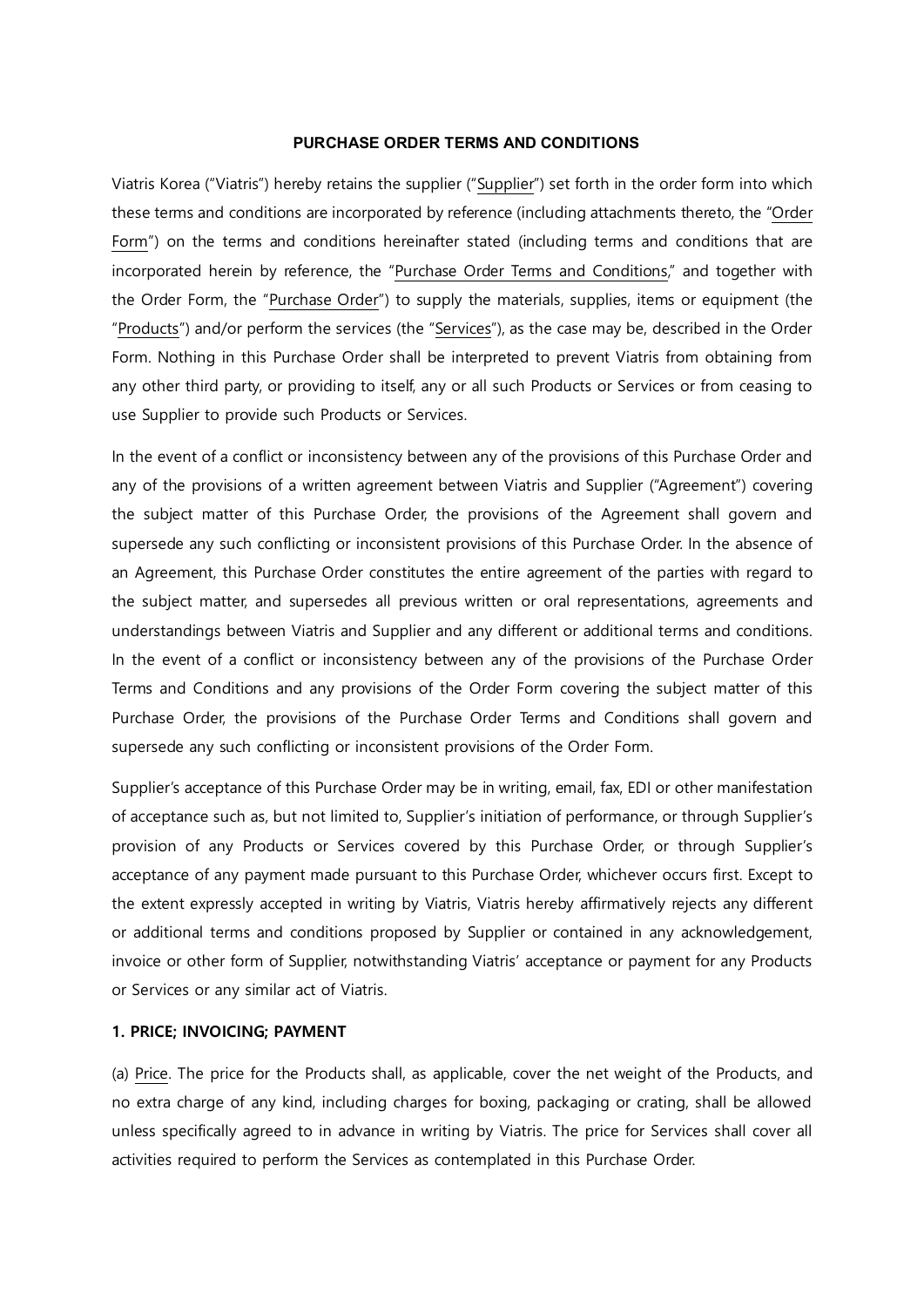(b) Taxes. The amount of taxes imposed will be separately stated on the Order Form and any related invoice and all amounts shown will include all taxes applicable to the Products or Services sold or provided under this Purchase Order or the materials used in connection therewith; and Supplier shall pay any and all such taxes, except taxes required by Law (as defined in Section 6(a) below) to be paid or borne by Viatris. Notwithstanding the foregoing, each of Viatris and Supplier shall bear sole responsibility for all taxes of any kind imposed by a governmental authority, directly on said party, including, but not limited to, those on, or measured by or referred to as income, gross receipts, financial operations, franchise, profits, license, excise, premium, windfall profits taxes, duties or similar fees, assessments or charges of any kind whatsoever, together with any interest and any penalties, additions to tax or additional amounts imposed by such governmental authority with respect to that party's income, operations, employment, property (whether owned, leased or deemed to be owned or leased) or business operations.

(c) Invoice; Payment; Billing Disputes. Unless otherwise specified by Viatris, Supplier shall invoice Viatris for the Products or Services provided under this Purchase Order only after the Products or the Services are received by Viatris. Final payment shall not be made until the Products or Services provided meet the requirements specified in this Purchase Order. Unless otherwise specified by Viatris on the applicable Order Form, payment terms shall be sixty (60) days after Viatris' receipt of the applicable invoice submitted in accordance with, and containing any information specified on, the applicable Order Form. Viatris may set off any amount owing from Supplier to Viatris against any amount payable by Viatris. Viatris may withhold payment of any invoiced amounts that it disputes in good faith and the parties shall work in good faith to resolve any such billing disputes. Any such billing disputes shall not be cause for Supplier's nonperformance of Services and/or nondelivery of Products, as the case may be, under this Purchase Order. Payment by Viatris shall not result in a waiver of its rights under this Purchase Order. Further, Supplier shall perform its obligations under this Purchase Order in a manner that meets or exceeds the service levels, if any, set forth in this Purchase Order. If Supplier fails to meet any such service levels, Supplier shall perform a root cause analysis of such failure and shall promptly take corrective actions. Additionally, in the event of any such failure, Viatris shall receive the service level credits, if any, set forth in this Purchase Order. Service level credits shall not be deemed Viatris' sole and exclusive remedy for any failure by Supplier to achieve service levels. In order to be eligible for reimbursement by Viatris of reasonable out-of-pocket travel and travel-related expenses incurred by Supplier Personnel (as defined in Section 6(a) below) in providing the Products and/or Services hereunder, all such expenses incurred by Supplier: (i) must have been pre-approved by Viatris in writing prior to the date such expenses are incurred; and (ii) must be in compliance with Viatris' travel and entertainment guidelines, as supplemented and/or amended from time to time.

(d) Most Favored Customer Status. The parties intend that Viatris shall have the status of a "most-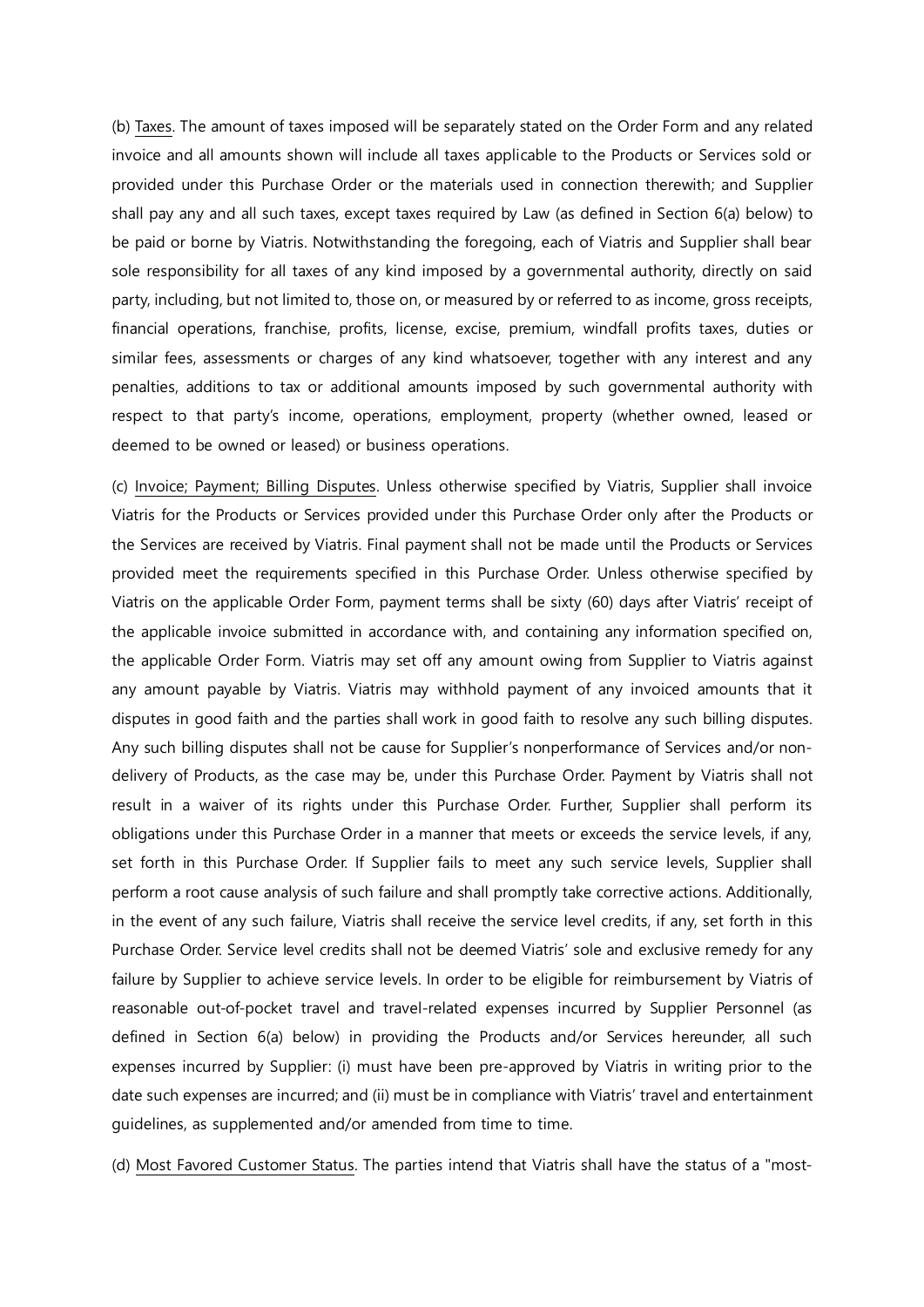favored customer" with respect to matters of pricing, availability, and other terms. Supplier represents and warrants that the prices and other terms provided to Viatris under this Purchase Order are not less favorable than those extended to any of its other customers for similar Product and Services under reasonably similar circumstances and, in the event that Supplier provides any of its other customers with more favorable prices or other terms, Supplier shall immediately provide that more favorable price or other term to Viatris.

#### **2. DELIVERY; CANCELLATION; INSPECTION; ACCEPTANCE**

(a) Product Delivery. Supplier shall be responsible for packaging, loading and shipping the Products in accordance with any packaging specifications, shipping methods and other related requirements set forth in this Purchase Order or otherwise communicated in writing to Supplier by Viatris. If no such specifications, methods or requirements are so specified, Supplier shall be responsible for packaging, loading and shipping the Products in a manner sufficient to prevent damage and loss to the Products during shipment. Shipments must equal quantity ordered, unless otherwise agreed to by Viatris in writing. Supplier shall provide a packing list to Viatris (which shall be securely attached to the outside of the package) for all shipments referencing this Purchase Order number. Unless otherwise specifically provided for herein, Supplier shall be responsible for freight and delivery to the destination specified on the applicable Order Form. All freight and delivery charges will be borne by Supplier, unless specifically agreed to in advance, in writing by Viatris. Provided Viatris agrees to accept such freight and delivery charges in advance, the amount allocated for product freight delivery will be separately stated on the Order Form and any related invoice, and all amounts shown will include all packaging, loading and shipping applicable to the Products or Services sold or provided under this Purchase Order or the materials used in connection therewith. Under no circumstances will Supplier include in such charges, or will Viatris bear, additional or charges related to the freight and delivery of covered Products and/or Services, including, but not limited to, fuel surcharges, energy surcharges, or seasonal surcharges, whether originated by Supplier or on behalf of any third party. Notwithstanding any provision in this Purchase Order to the contrary, Supplier shall bear all risks of loss and damage to the Products until final acceptance by Viatris at Viatris' "ship to" destination specified on the applicable Order Form. Further, Supplier shall bear the same risks with respect to any Products rejected by Viatris or as to which Viatris has revoked its acceptance, in accordance with the Purchase Order, from the time of such rejection or revocation.

(b) Material Safety Data Sheets. Supplier shall provide to Viatris all information related to the safety, safe handling, environmental impact, and disposal of the Product including, without limitation, material safety data sheets. Supplier shall promptly deliver to Viatris, as it becomes available to Supplier, any updates or amendments to the information provided pursuant to this Section and any new information relating to the safety, safe handling, environmental impact, or disposal of the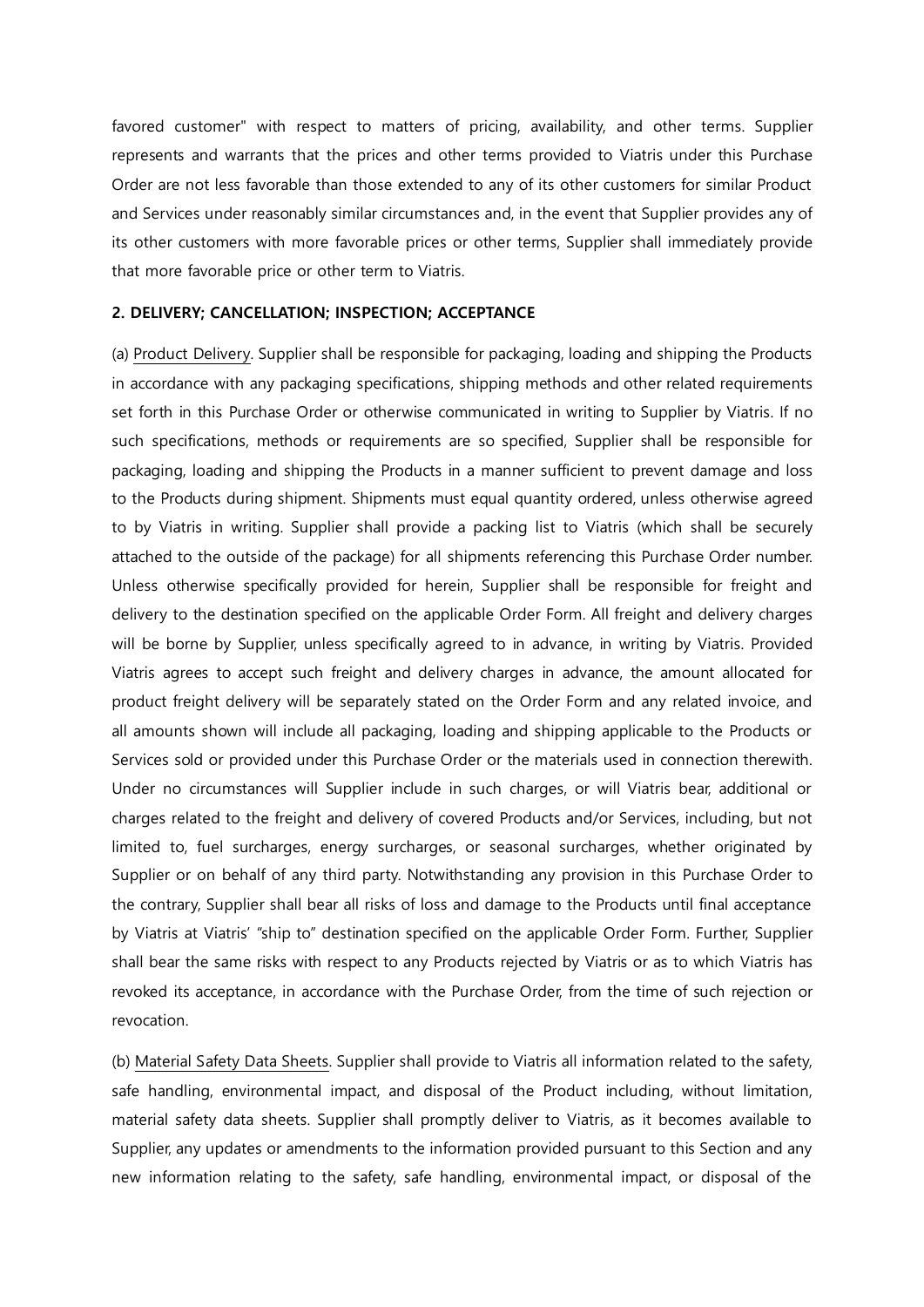Product.

(c) Cancellation. The delivery of Products and/or Services shall strictly comply with the delivery date or delivery schedule, if any, specified by Viatris. If at any time it appears that Supplier will not meet such delivery date or schedule, Supplier shall promptly notify Viatris in writing of reasons for, and the estimated duration of, the delay. If requested by Viatris, Supplier shall ship delayed Products by means to avoid or minimize delay to the maximum extent possible, any added cost to be borne by Supplier. In addition to its other remedies, Viatris reserves the right to cancel all or any part of any Purchase Order for the undelivered Products or unperformed Services if Supplier does not deliver the Products or perform the Services as specified in this Purchase Order.

(d) Changes. Supplier acknowledges and agrees that Viatris may provide Supplier with a written request for changes to the Services and/or Products, as the case may be, from time to time. Viatris and Supplier shall review all such requests to determine the effect, if any, such requested changes may have upon fees payable, delivery schedule, and other terms and conditions of this Purchase Order. After such effects have been assessed, Viatris may decide, in its sole discretion, whether to implement such changes. If Viatris elects to implement such changes, the parties shall enter into a written agreement signed by both parties that describes such changes, which agreement shall constitute an amendment to this Purchase Order.

(e) Inspection; Acceptance of Products and Services. All Products or Services delivered or performed shall be subject to final review, inspection and acceptance by Viatris, notwithstanding any payment or initial inspections. Acceptance of Products and Services shall occur when the Products or Services delivered under this Purchase Order have been inspected by Viatris and determined to meet the requirements specified in this Purchase Order. Viatris shall make such inspection within a reasonable period of time (not to exceed ninety (90) days) after the applicable Products have been delivered or Services completed by Supplier. For the avoidance of doubt, there shall be no time restrictions applicable to Viatris' provision of notice of rejection of any Product with respect to any latent defects, which shall include any defects that may not be detected by Viatris through standard inspection and testing of a Product sample or that may affect only a portion of Product. If the Products or Services do not meet such requirements, Viatris shall give Supplier detailed written notification of the deficiency or non-conformance and a direction to Supplier to promptly (and in any event within thirty (30) days): (i) repair, replace or re-perform the deficient or non-conforming Products or Services; or (ii) refund to Viatris all fees paid by Viatris hereunder for the deficient or non-conforming Products or Services and those Products or Services that are dependent on such deficient or nonconforming Products or Services. Any such corrected Products or Services shall be subject to the same inspection and acceptance terms provided for in this Section 2(e). If Viatris directs Supplier to repair, replace or re-perform the deficient or non-conforming Products or Services and Supplier fails to complete same within thirty (30) days after Viatris' direction, then Supplier shall refund to Viatris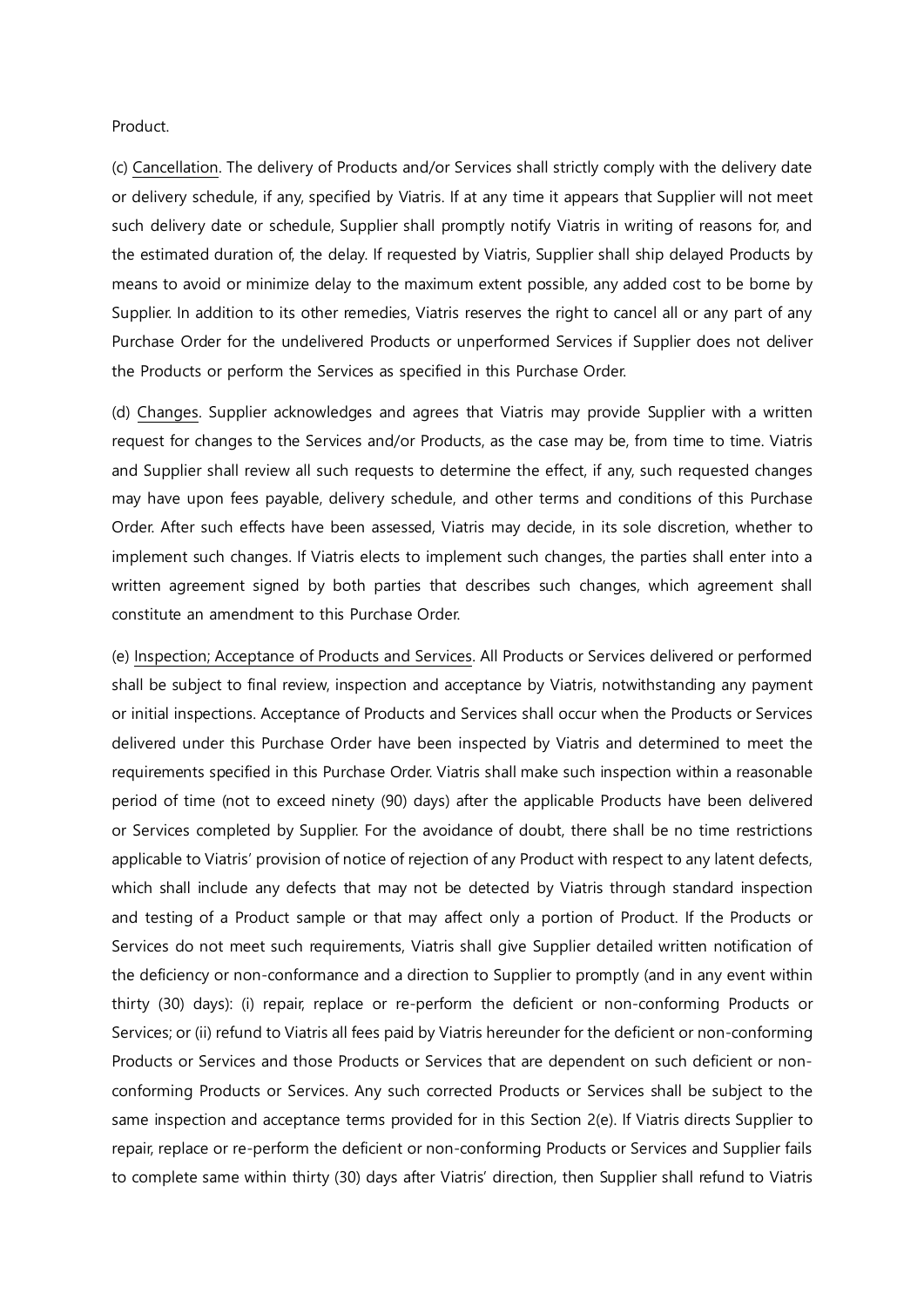all fees paid by Viatris hereunder for the deficient or non-conforming Products or Services and those Products or Services that are dependent on such deficient or non-conforming Products or Services. Inspection and acceptance of any Products or Services by Viatris shall not affect Supplier's warranties or Viatris' remedies under Section 6(a) below. The foregoing shall not be construed to limit or exclude any other rights or remedies of Viatris at law or in equity.

(f) Sustainable Shipping. In the event Supplier is responsible for selecting the carrier pursuant to Section 2(a), Supplier shall use its best efforts to designate a carrier who will minimize transportation charges and reduce fuel usage and greenhouse gas and air pollutant emissions via route optimization and efficiency, increase use of hybrid vehicles, natural gas vehicles, electric vehicles, or other vehicles that reduce emissions of carbon dioxide, and decrease idling times; provided that such efforts shall not impair Supplier's performance under this Purchase Order. Supplier shall ensure that the designated carrier transporting the Products shall take all reasonable efforts to reduce fuel consumption and greenhouse gas and other air emissions.

### **3. ENVIRONMENTAL, SAFETY AND INDUSTRIAL HYGIENE MATTERS**

With respect to all environmental, safety and industrial hygiene matters related to Supplier's activities in providing Products and/or Services to Viatris, Supplier shall: (a) inform Viatris promptly of any significant adverse event (e.g., fires, explosions, accidental discharges) that have affected or have the

potential of affecting (i) the quality of the Products and/or Services to be delivered and/or (ii) any Viatris facility, property or asset; (b) inform Viatris promptly of any allegations or findings of violations of applicable Laws that have affected or have the potential of affecting (i) the quality of the Products and/or Services to be delivered and/or (ii) any Viatris facility, property or asset; and (c) implement promptly any corrective action which may be reasonably requested by Viatris, including, without limitation, adhering to reasonable and significant elements of the environmental, safety and industrial hygiene program adhered to by Viatris in its own operations.

Supplier shall have and implement a documented, comprehensive environmental policy which addresses, among other things, its ongoing commitment to environmental protection, sustainability, pollution prevention, waste reduction, and energy and water efficiency. As requested by Viatris, Supplier shall provide Viatris with evidence of implementation of such policy and any updated information regarding Supplier's environmental policies, practices, and the environmental attributes and any third party certifications of the Products and/or Services or any materials used in connection therewith. All information provided pursuant to this Section 3 is, or shall be, complete, truthful and accurate. In the event this Purchase Order is for Products and/or Services for which Supplier has alternatives that generate less waste or pollution, are less toxic or hazardous, consume fewer materials or less energy, water or chemicals in their production, packaging, use and disposal, or that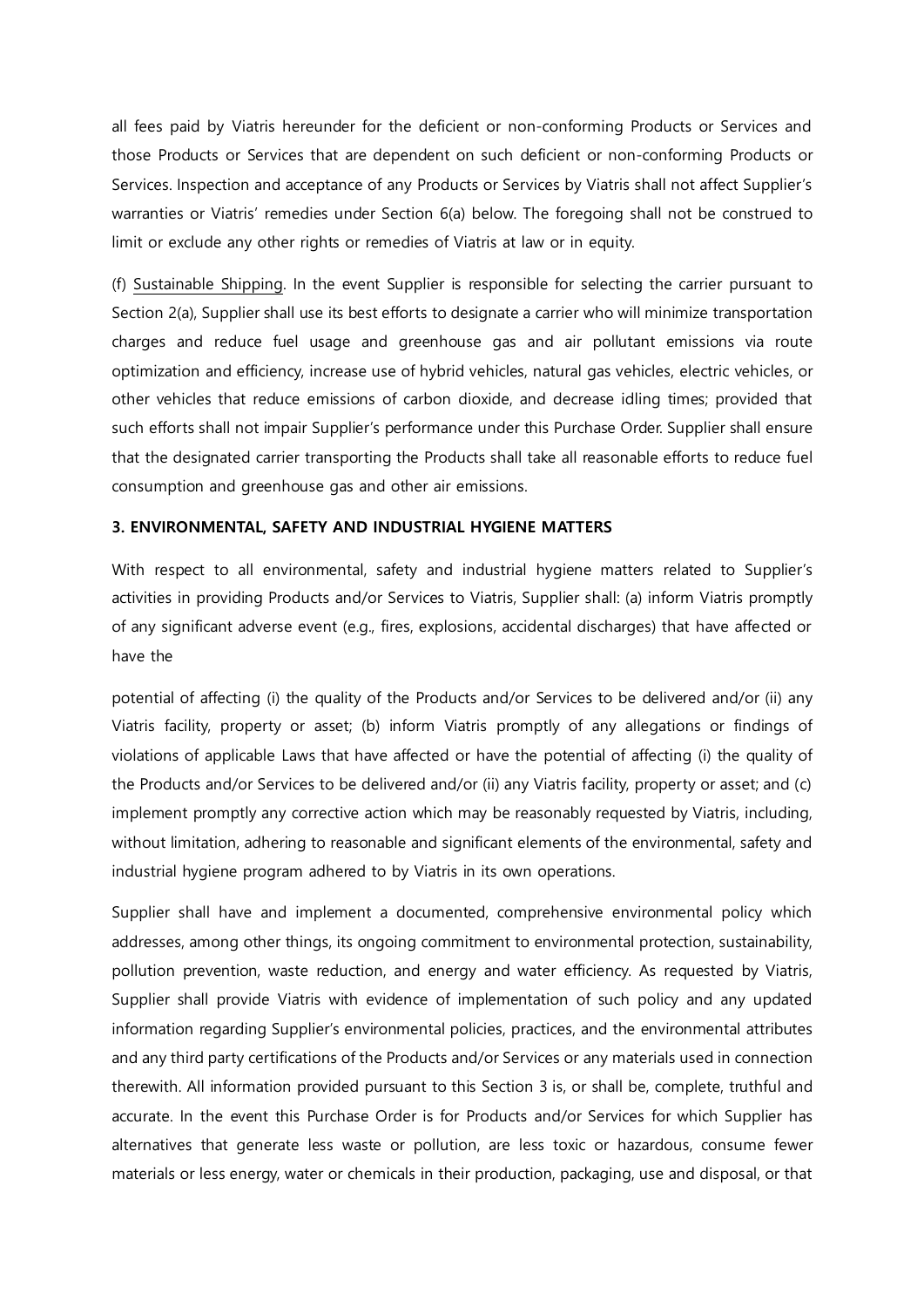otherwise have a reduced environmental impact as compared to the Products and/or Services described on the Order Form (collectively, "Sustainability Options"), Supplier shall promptly notify Viatris of such option(s). Supplier shall discuss with Viatris the feasibility and cost implications of any of the foregoing alternate Sustainability Options and shall provide such options if and as directed by Viatris.

## **4. AUDIT**

Supplier shall provide (and shall cause each Supplier subcontractor to provide) to Viatris or its representatives, including its external auditors and to any governmental authority access at all reasonable times and after reasonable notice (except in the case of an audit by a governmental authority) to any facility of Supplier (and each Supplier subcontractor), Supplier Personnel, and to data and records, in each case relating to the Products and/or Services provided hereunder and Supplier's performance under this Purchase Order, for the purposes of: (a) performing audits and inspections to verify the integrity and security of Viatris data and to examine the systems that process, store, support and transmit that data and to ensure that Viatris is compliant with all Laws; (b) observing Supplier's performance of its obligations under this Purchase Order; and (c) enabling Viatris to comply with all applicable Laws. Supplier shall not require that Viatris enter into a separate confidentiality, non-disclosure, site visit or similar agreement in connection with any such access, inspection, audit or observation by Viatris or its auditors or a governmental authority. Supplier further agrees to maintain its books and records relating to Products and/or Services provided under this Purchase Order for a period of six (6) years or such longer period as may be required by applicable Law from the date work under this Purchase Order was completed. If any such audit reveals that Supplier has overcharged Viatris, Supplier shall promptly reimburse Viatris for such overcharge, and in the event that any such overcharge equals an amount equal to or greater than five percent (5%) of the amount that should have been charged under the terms of this Purchase Order, then Supplier shall promptly reimburse Viatris for all reasonable costs and expenses incurred in the conduct of the audit. Supplier acknowledges and agrees that Viatris shall have the right, at any time during the term of this Purchase Order, including any renewal thereof, to request that Supplier complete any forms (or any successor process) and that Supplier will cooperate with such request and in the remediation of any identified weaknesses that reasonably may affect the privacy, confidentiality, security or integrity of Confidential Information (as defined in Section 5(a) below). For purposes of this engagement and the avoidance of doubt, "Viatris data" and "data" are deemed Confidential Information (as defined in Section 5 below).

## **5. CONFIDENTIAL INFORMATION**

(a) Supplier understands and acknowledges that, in the provision of Services or Products pursuant to this Purchase Order, Viatris may disclose to Supplier or Supplier may otherwise obtain information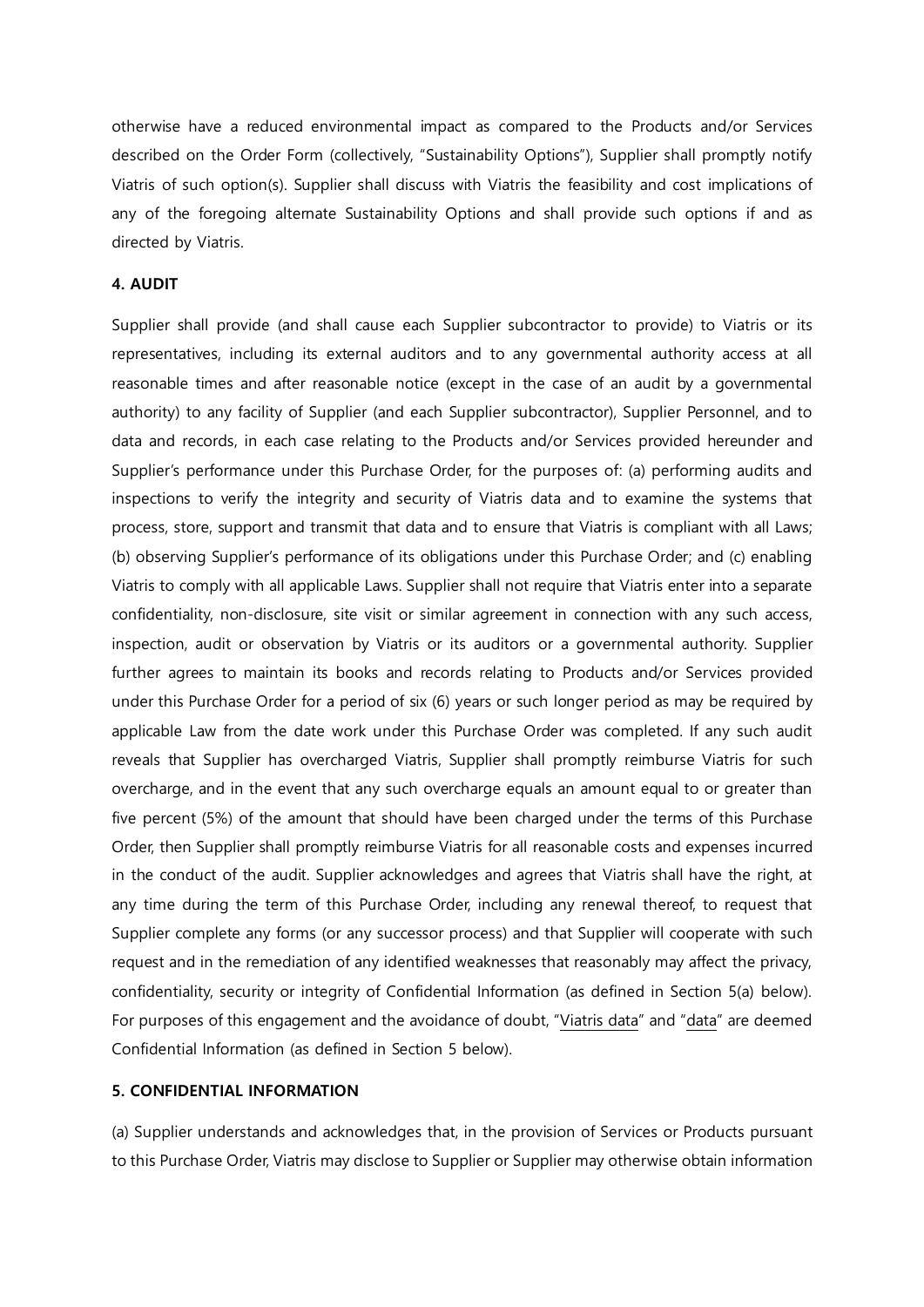that Viatris (or any of its subsidiaries, affiliated companies, vendors or customers) considers confidential. Such information may include all information relating to the subject matter of this

Purchase Order, whether furnished to or obtained by Supplier or its representatives before, on or after the date of this Purchase Order, in any form, including, but not limited to, written, verbal, visual, electronic or in any other media or manner ("Confidential Information"). For the avoidance of doubt, any and all Personal Information (as defined below in this Section 5(a)) made available to Supplier pursuant to the Services is deemed Confidential Information. Supplier shall keep Confidential Information strictly confidential as competitive-sensitive information. Supplier shall exercise the same degree of care for the Confidential Information of Viatris as it uses to protect its own confidential information, but in any event, not less than reasonable care, including, without limitation, the requirements of this Purchase Order. Supplier shall not disclose Confidential Information without the prior express written consent of Viatris to any person or entity not a party to this Purchase Order (other than as required by applicable Law) in any manner whatsoever, in whole or in part, and shall not be used by Supplier other than in connection with the purposes permitted by this Purchase Order. Confidential Information may be disclosed by Supplier only to the directors, officers, employees and agents (including subcontractors) of Supplier who have a legitimate need to know such Confidential Information for purposes of carrying out Supplier's obligations under this Purchase Order, who have agreed to comply with confidentiality provisions for the protection of the Confidential Information no less protective than the terms of this Purchase Order, and who have been informed by Supplier of the confidential nature of the Confidential Information as well as of the confidentiality undertakings of Supplier contained herein. Supplier shall be responsible for any breach of this Section 5 caused by any such director, officer, employee or agent (including any subcontractor of Supplier). As used herein, "Personal Information" means the personally identifiable information, including name, address, e-mail address, telephone number, any other Viatris-, Supplieror third party-issued identifier, and/or IP address in any media or format, including, without limitation, computerized or electronic records and paper-based files of an Individual. "Individual" means a natural person.

(b) Notwithstanding the restrictions set forth above, if Supplier is required by Law to disclose any Confidential Information, Supplier may make the required disclosure, provided that prior to making any such disclosure, Supplier shall provide Viatris with: (i) written notice of the proposed disclosure in order to provide Viatris with sufficient opportunity to seek a protective order or other similar order preventing or limiting the proposed disclosure; and (ii) reasonable assistance in seeking such protective order or other similar order.

(c) Upon completion or termination of this Purchase Order, and at Viatris' written request at any time, Supplier shall promptly return to Viatris or destroy (at Viatris' election) all copies of all documents or other materials, in whatever form, that contain Confidential Information and are in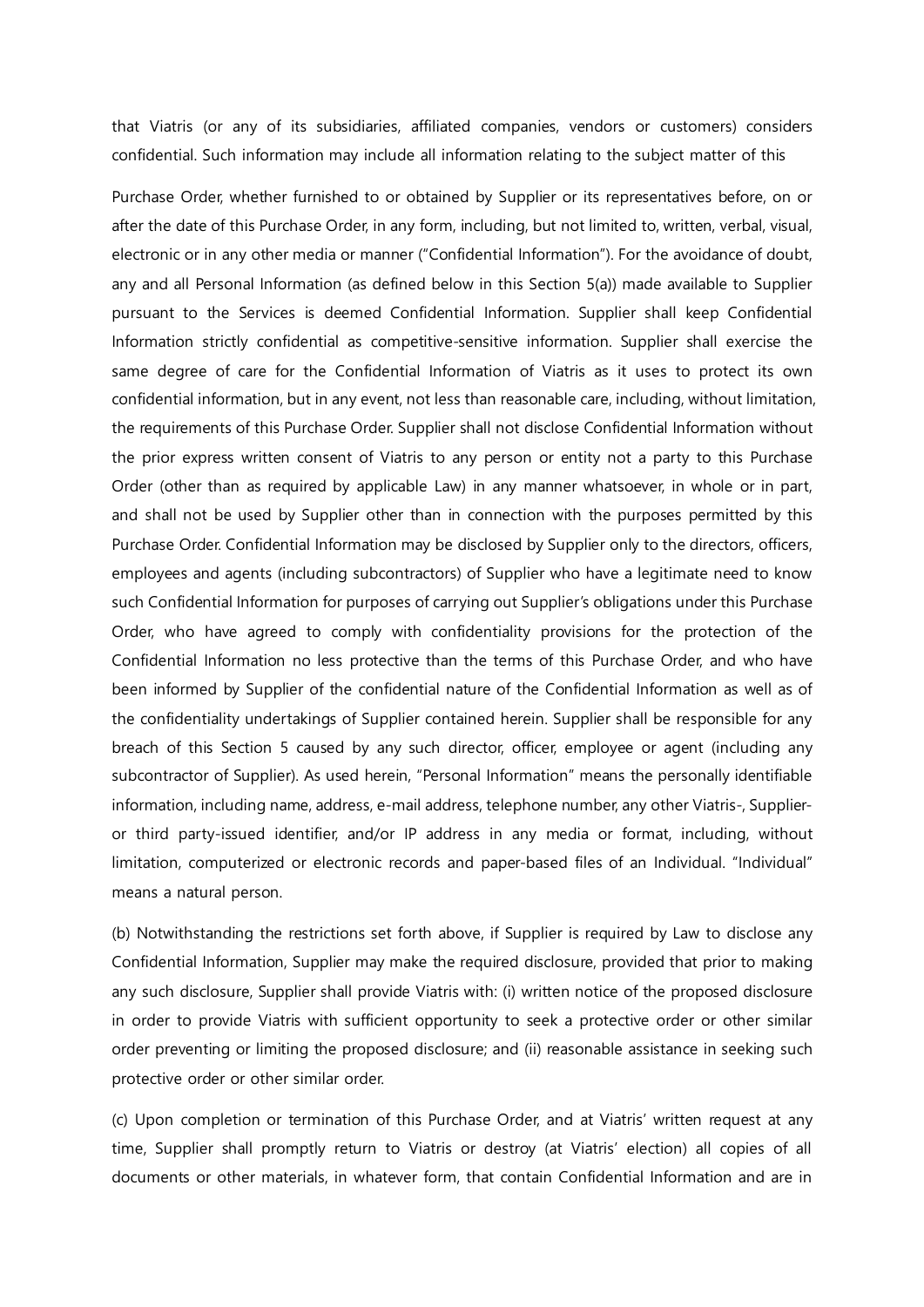the possession or under the control of Supplier or any Supplier Personnel and shall certify to Viatris in writing that Supplier has done so in accordance with applicable Laws.

(d) Supplier, and for its Supplier Personnel, represents and warrants that: (i) it has adequate and appropriate controls to ensure the confidentiality, privacy, security and integrity of Confidential Information and to ensure that Confidential Information is not disclosed contrary to the provisions of this Purchase Order; (ii) it has established and/or is maintaining an appropriate administrative, technical and physical safeguards as part of an appropriate information security program as well as security measures to ensure the privacy, security, confidentiality and integrity of Confidential Information; (iii) its information security program will reasonably protect against any threats or hazards to the privacy, security, confidentiality and integrity of Confidential Information, and protect against unauthorized access to or use of Confidential Information (including, without limitation, where Confidential Information is transmitted over a network) that could result in the loss, destruction, unauthorized use, modification, or disclosure of Confidential Information, or the substantial harm or inconvenience to Viatris or any Individual. Supplier acknowledges and agrees for itself and Supplier Personnel that Viatris shall have the right to require additional reasonable protections related to the confidentiality, privacy and security of Confidential Information in connection with this Purchase Order or any renewal or amendment thereof, and Supplier shall agree to such additional reasonable protections as Viatris may reasonably require.

(e) Supplier, and on behalf of Supplier Personnel, agrees to provide to Viatris, and as otherwise required by Law, prompt written notice of all incidents that involve, or which Supplier reasonably believes may involve, the attempted or successful unauthorized access, use, disclosure, modification, destruction or loss of Confidential Information or interference with system operation in an information

system or in any medium or format, including without limitation, paper (hard) copy documents that may affect Confidential Information in the custody, possession or control of Supplier or Supplier Personnel (each, a "Security Incident"). Such notice shall summarize in reasonable detail the impact on Viatris and the affected Individuals of the breach or unauthorized access, use, disclosure, modification, destruction or loss of Confidential Information and the corrective action taken or to be taken by Supplier for preventative measures to prevent any future reoccurrences of such Security Incident. Supplier, at its sole expense, shall promptly take all necessary and appropriate corrective action including, without limitation, at the written request of Viatris or any regulatory body, to provide notices to Individuals whose Confidential Information may have been affected, whether or not such notice is required by Law, and cooperate with any regulatory investigations of, and respond to and/or defend any litigation (including any class action suits or similar proceedings) relating to such Security Incident.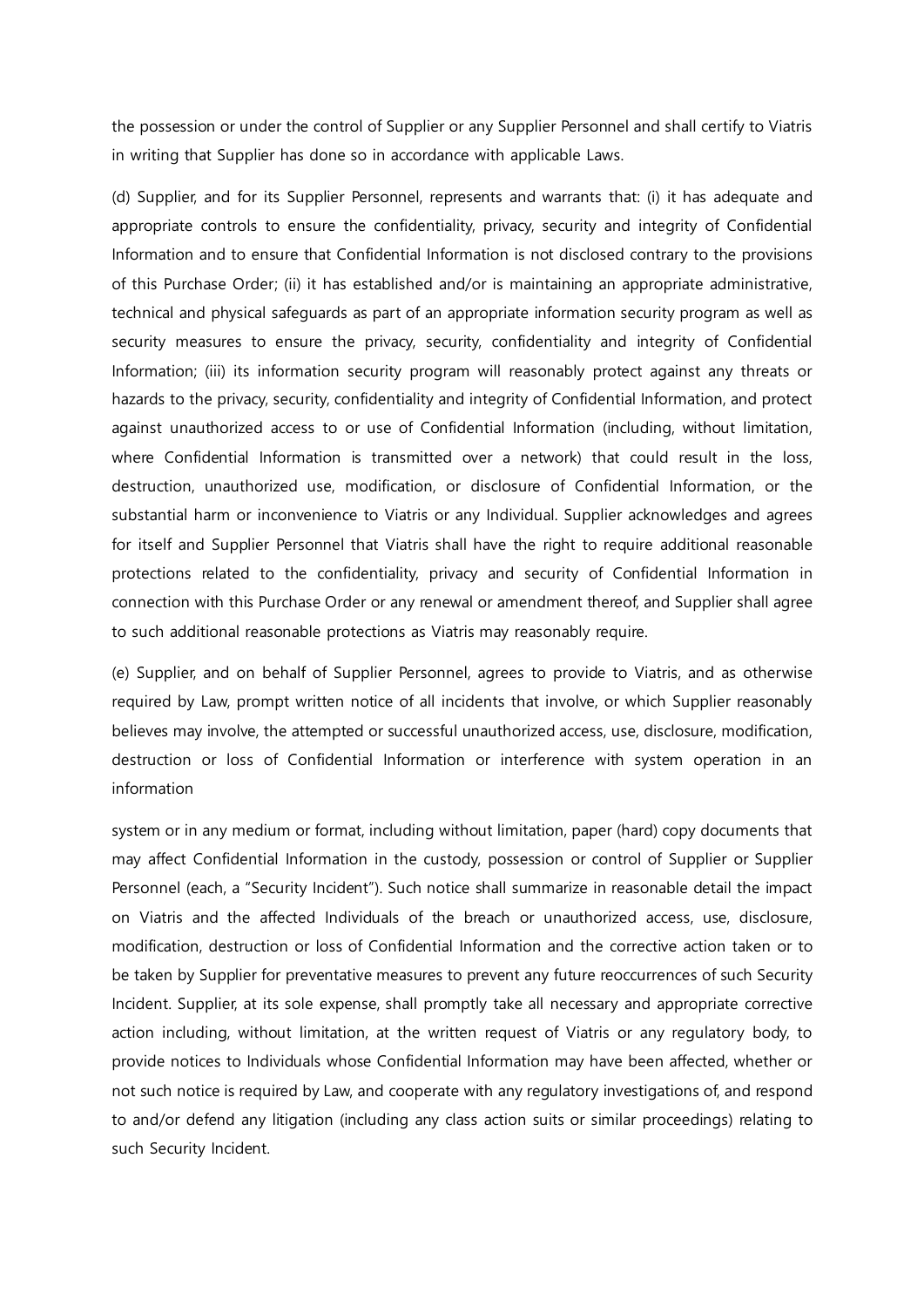(f) In the event of a Security Incident, Supplier, and on behalf of Supplier Personnel, agrees to reasonably cooperate with Viatris in connection with Supplier's, Viatris' and any other entity's investigation(s) and/or remediation of such Security Incident and shall not distribute any public announcements (including, without limitation, website postings and press releases) without Viatris' prior express written approval, which shall not be unreasonably withheld. Supplier further agrees to reimburse Viatris for all actual and reasonable costs Viatris may incur in connection with any such investigation and remediation efforts concerning a Security Incident commensurate with the nature and level of severity of the Security Incident.

(g) In the event of a Security Incident involving the potential of personal harm or embarrassment to an Individual, Supplier, and on behalf of Supplier Personnel, agrees to provide remediation services commensurate with the nature and level of severity of such Security Incident and in accordance with applicable Law, a minimum of which shall include: a toll-free telephone number (or where not available, a dedicated telephone number) where an affected Individual (or his/her designee or representative) may receive individual-specific assistance and information relating to the Security Incident.

(h) The obligations of Supplier (and Supplier Personnel) in this Section 5 shall be in addition to any other indemnification obligations Supplier (and Supplier Personnel) may have under the indemnification provisions of this Purchase Order. For the avoidance of doubt, these obligations may be considered indemnification obligations if necessary to make Viatris and any affected Individuals whole. Any payments under this Section 5 shall be deemed direct damages not limited by any limitation of liability or consequential, special, punitive, indirect or special damages limitations. Further, the obligations under this Section 5 shall survive the completion of the Services or provision of Products, as well as not be limited by any arbitration, limitation of actions or other similarly limiting provisions.

(i) Supplier, for itself and Supplier Personnel, agrees that it will only collect, use, process, disclose and retain Confidential Information in the Republic of Korea and its territories, and will not transfer Confidential Information to any other country for any purpose, without the prior written authorization of Viatris and the express written consent of each Individual to whom such Confidential Information pertains. Supplier shall comply with all provisions of this Purchase Order, including, without limitation, all Laws (as defined below in Section 6 below).

### **6. ADDITIONAL REPRESENTATIONS, WARRANTIES AND COVENANTS**

(a) Products and Services. Supplier represents, warrants and covenants, that its performance and all Products and Services provided under this Purchase Order shall, until the earlier of twelve (12) months after first placed into service by Viatris or eighteen (18) months after delivery (or performance) by Supplier (or for such longer warranty period as provided by Supplier): (i) be free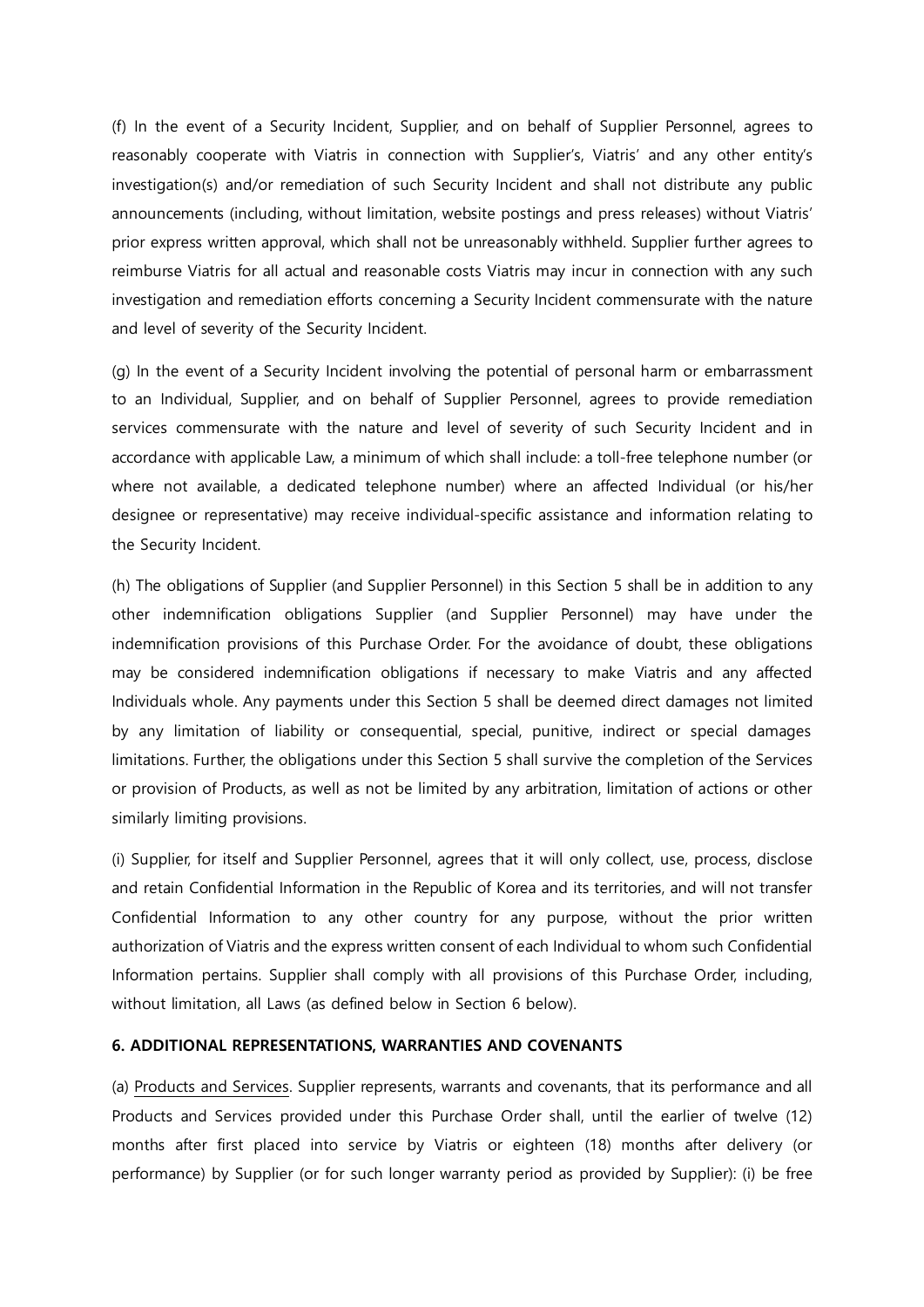from defects in design, workmanship and materials; (ii) be of the kind, quantity and quality described in, and conform with, the requirements specified in this Purchase Order; (iii) be fit for the purpose intended; (vi) perform in the manner specified; (v) in the case of Services, reflect the highest standards of professional knowledge and judgment; (vi) be free of any claim of misappropriation or infringement by a third party; (vii) if the Products are software, be the most current releases generally available to third parties at the time of delivery; and (viii) comply with all other requirements of this Purchase Order.

Supplier represents, warrants and covenants, that its performance and all Products and Services provided under this Purchase Order shall, for a perpetual duration (A) be free and clear of all liens, claims and encumbrances by the date delivered to Viatris; (B) If the Product is software, it shall not contain any (1) "back door," "time bomb," "drop dead" device or other software routine designed to disable the software automatically with the passage of time or under the positive control of any person or (2) virus, "Trojan horse," "worm" or other software routines or hardware components designed to permit unauthorized access, to disable, erase or otherwise harm the software, hardware or data, or to perform any other similar actions; (C) comply with all applicable global, federal, country, state, local, foreign and other laws, rules and regulations, ordinances, decrees, orders, codes and requirements (including, but not limited to, any requirements for consents, permits, certificates, approvals and inspections), as the same are promulgated, supplemented and/or amended from time to time ("Laws") that apply to or govern the Services or Products to be provided by Supplier or any of the employees, contractors, subcontractors or agents of Supplier and its subcontractors (collectively, "Supplier Personnel") pursuant to this Purchase Order Terms and Conditions; and (D) comply with all Viatris standard operating procedures, policies, control standards and guidelines applicable to the provision of Products or Services, each as supplemented and/or amended from time to time. All Supplier Personnel shall be properly educated, trained and qualified to provide the applicable Products and/or Services and shall be properly instructed on how to use and protect Confidential Information to ensure compliance with Supplier's obligations under Section 5. Viatris shall have the right to review and approve the qualifications of all Supplier Personnel assigned to provide the Products and/or the Services under this Purchase Order. Viatris shall also have the right to designate at any time that any such Supplier Personnel, who are not appropriate to provide the Products and/or the Services, be removed and replaced with respect to the performance of any activities associated with this Purchase Order.

Supplier shall, without additional cost to Viatris, within thirty (30) days of receipt of written notification of any non-conformance with the warranties set forth above in this Section 6(a), as directed by Viatris, correct any such non-conformance by promptly: (i) repairing, replacing or reperforming the non-conforming Products or Services; or (ii) refunding to Viatris all fees paid by Viatris hereunder for the non-conforming Products or Services and those Products or Services that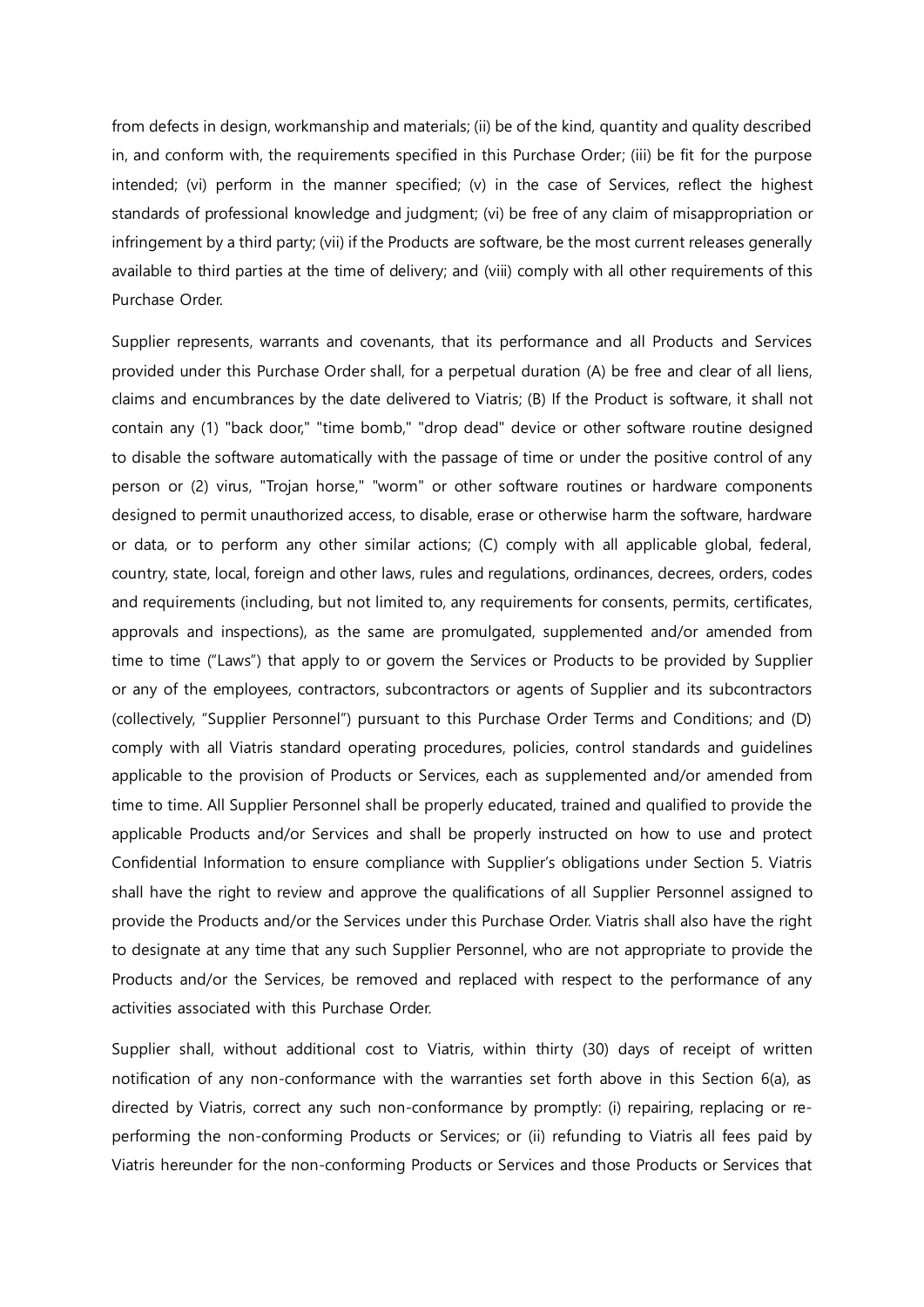are dependent on such non-conforming Products or Services. The foregoing shall not be construed to limit or exclude any other rights or remedies of Viatris at law or in equity. The warranty with respect to any such corrected Products or Services shall be subject to the same terms as the warranty provided for in this Section 6(a).

Without limiting the generality of the preceding provisions of this Section 6(a), Supplier represents, warrants, and covenants that all Product shall be adequately contained, packaged, marked, labeled and registered in compliance with, and shall conform to, the requirements of all applicable Laws.

(b) No Debarment. Supplier represents, warrants, and covenants that Supplier: (i) has not been debarred by any governmental authority; (ii) is not subject to debarment by a governmental authority; or (iii) shall not use, in any capacity, in connection with the delivery of the Products or the Services performed under this Purchase Order, any person or entity who or that has been debarred, or to Supplier's knowledge, is the subject of debarment proceedings by any governmental authority. If Supplier learns that a person or entity performing on its behalf under this Purchase Order has been debarred by any governmental authority, or has become the subject of debarment proceedings by any governmental authority, Supplier shall so promptly notify Viatris and shall prohibit such person or entity from performing on its behalf under this Purchase Order.

(c) Anti-Bribery/Anti-Corruption Breach. Supplier has not and will not directly or indirectly offer or pay, or authorize such offer or payment of, any money or anything of value to improperly or corruptly seek to influence any Government Official (as defined below) or any other person in order to gain an improper business advantage and has not accepted, and will not accept in the future, such a payment. For purposes of this Purchase Order, a "Government Official" is broadly defined as and includes: (i) any elected or appointed government official (e.g., a member of a ministry of health); (ii) any employee or person acting for or on behalf of a government official, agency, or enterprise performing a governmental function; (iii) any political party officer, employee, or person acting for or on behalf of a political party or candidate for public office; (iv) an employee or person acting for or on behalf of a public international organization; and (v) any person otherwise categorized as a government official under local law; where "government" is meant to include all levels and subdivisions of non-US governments (i.e., local, regional, or national and administrative, legislative, or executive).

(d) Conflicts. The execution, delivery and performance of this Purchase Order by Supplier does not conflict with any agreement, instrument or understanding, oral or written, to which it is a party or by which it may be bound, and does not violate any law or regulation of any court, governmental body or administrative or other agency having authority over Supplier. Supplier is not currently a party to, and during the term of this Purchase Order will not enter into, any agreements, oral or written, that are inconsistent with its obligations under this Purchase Order.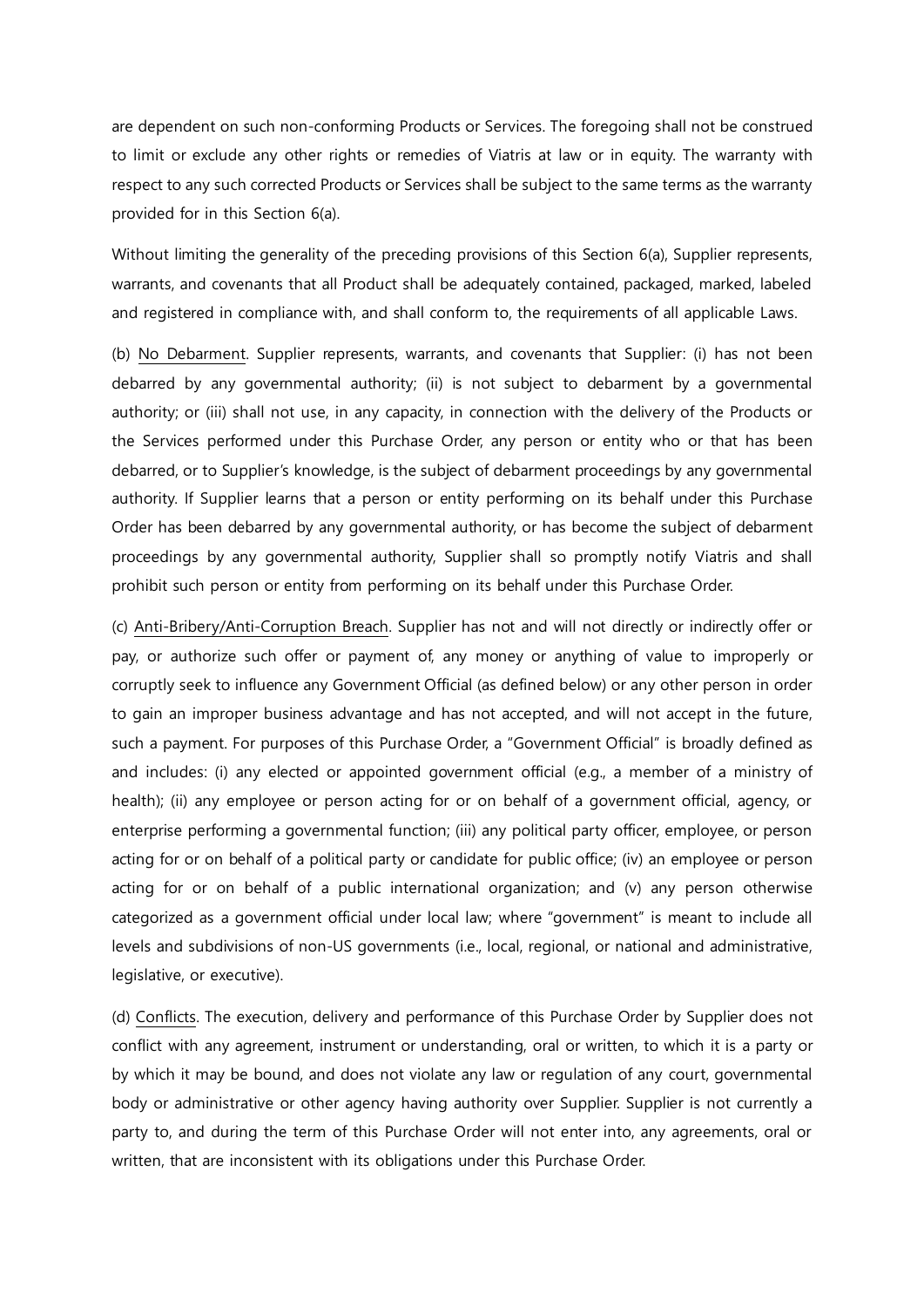(e) Authority. Supplier is validly existing and in good standing under the laws of the jurisdiction of its organization and has the power and authority to enter into this Purchase Order. This Purchase Order has been duly executed and delivered by Supplier and constitutes the valid and binding obligation of Supplier, enforceable against it in accordance with its terms except as enforceability may be limited by bankruptcy, fraudulent conveyance, insolvency, reorganization, moratorium and other laws relating to or affecting creditors' rights generally and by general equitable principles. The execution, delivery and performance of this Purchase Order have been duly authorized by all necessary action on the part of Supplier, its officers and directors.

(f) No Actions Pending. There is no action, suit or proceeding, at law or in equity, before or by any court or governmental authority, pending or, to the best of Supplier's knowledge, threatened against Supplier, wherein an unfavorable decision, ruling or filing would materially adversely affect the performance by Supplier of its obligations hereunder or the other transactions contemplated hereby, or which, in any way, would adversely affect the enforceability of this Purchase Order, or any other agreement or instrument entered into by Supplier in connection with the transactions contemplated hereby. In the event Supplier becomes aware of such action, suit or proceeding, Supplier shall immediately notify Viatris.

(g) Cooperation/Coordination with Third Party Vendors. Supplier acknowledges that Viatris may, during the course of this Purchase Order, work with one or more other third party consultants and service providers from time to time in connection with this Purchase Order. Supplier shall reasonably cooperate with all such third parties as Viatris may request from time to time.

## **7. INDEMNIFICATION**

(a) To the fullest extent permitted by applicable Law, Supplier hereby agrees to defend, indemnify, and hold harmless Viatris, its affiliates (and their respective directors, officers, employees, agents, successors and assigns) (each, an "Indemnified Party") from and against any and all claims, liabilities of every kind, including liability based on contributory, vicarious, or any other doctrine of secondary liability, or character, (collectively, "Losses") arising out of or relating to any and all claims, liabilities, liens, demands, obligations, actions, proceedings, suits, causes of action of every kind (regardless of whether or not such Losses are caused in part by a party indemnified hereunder) arising out of or related to: demands, damages, judgments, awards, settlements, expenses, or losses, including costs of litigation and reasonable attorneys' fees, arising, directly or indirectly, from: (i) the acts or omissions of Supplier or Supplier Personnel in connection with the provision of the Services or Products under this Purchase Order; (ii) any individual's (including any Supplier Personnel's) prospective, then-current or former employment by Supplier, including (A) any claim arising under occupational health and safety, worker's compensation, or other applicable Law, (B) any claim based on or arising out of any theory that Viatris is an employer or joint employer of any Supplier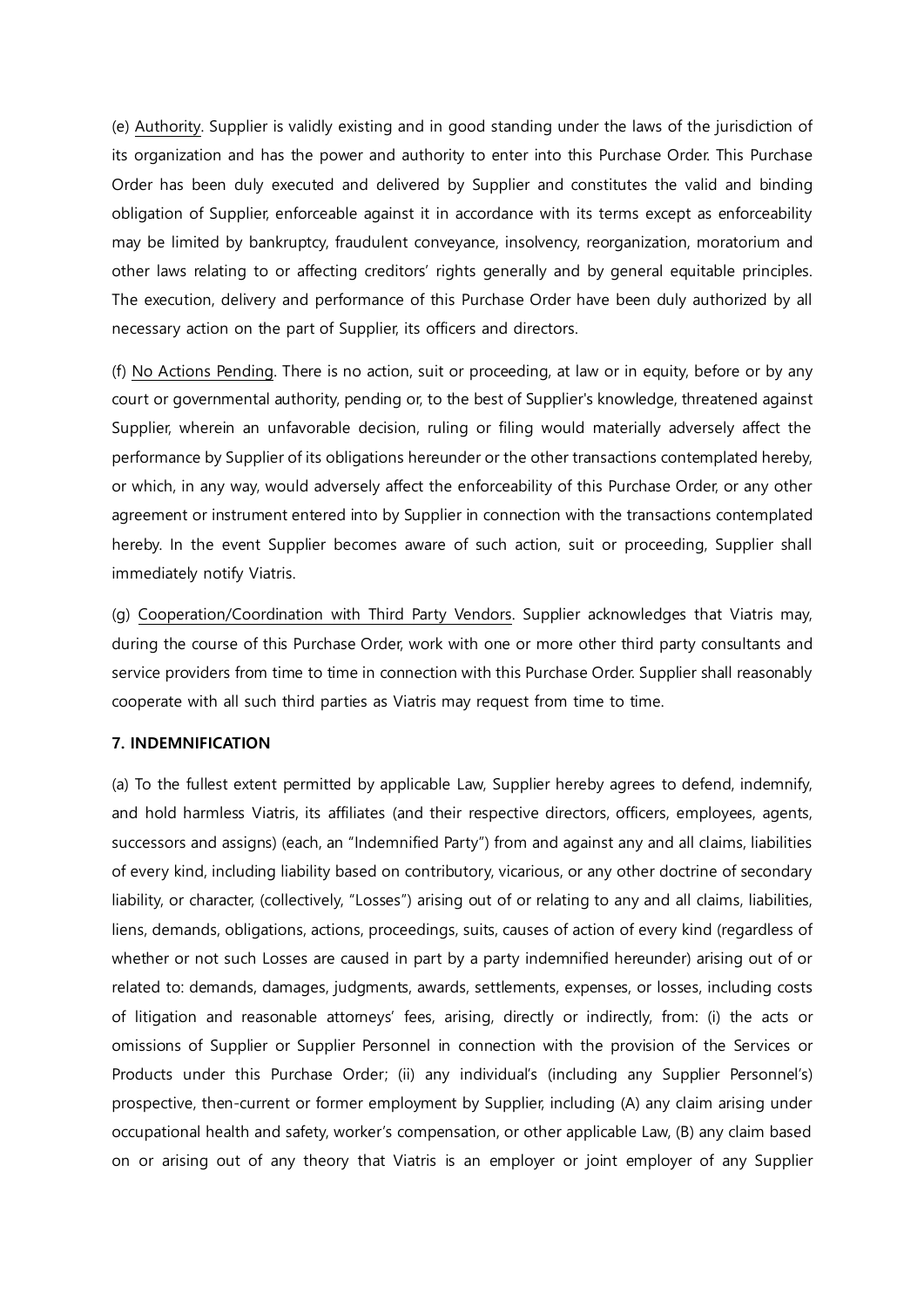Personnel, (C) any claim arising out of any termination or separation from Supplier; and (D) any claim arising out of Supplier's failure to pay any of its Personnel (iii) a breach by Supplier of the representations, warranties, covenants, and any other provisions set forth in this Purchase Order Terms and Conditions, including, but not limited to, any confidentiality, privacy and/or security obligation stated in Section 5 above and the obligations to comply with Laws; (iv) any claim charging that Supplier's provision or Viatris' purchase or use of the Products or Services provided under this Purchase Order constitutes misappropriation or infringement of any Intellectual Property Rights (as defined in Section 11 below) or breach of a confidential relationship (v) injury to or death of any person or damage to any property resulting from and/or caused by Supplier or its Personnel in connection with the Supplier's performance or non-performances of Supplier's obligations under this Purchase Order and (vi) Supplier's failure to require any consultant or subcontractor to be insured as set forth under the terms of this Purchase Order. If the Products or Services, or the use of such Products or Services, are held to constitute an infringement or misappropriation and their sale or use is enjoined, Supplier shall, at Supplier's expense and option, either procure for Viatris the right to continue to use such Products or Services, or replace the same with equivalent noninfringing Products or Services, or modify the same so they become equivalent non-infringing Products or Services; except that if the foregoing is not commercially practicable or upon request by Viatris, Supplier shall refund to Viatris all fees paid by Viatris under this Purchase Order for such Products or Services and those Products or Services that are dependent thereon.

(b) Supplier shall keep the Indemnified Party fully informed concerning the status of any litigation, negotiations or settlements of any claim, demand or action for which the Indemnified Party seeks indemnification hereunder. The Indemnified Party shall be entitled, at its own expense, to participate in any such litigation, negotiations and settlements with counsel of its own choosing. Supplier shall not have the right to settle any claim without the prior written consent of the Indemnified Party. This Section 7 shall not be construed to limit or exclude any other claims or remedies at law or in equity that an Indemnified Party may assert.

### **8. INSURANCE**

(a) Prior to the commencement of any performance under this Purchase Order, Viatris may request Supplier to provide and maintain such insurance coverage, in minimum types and amounts as agreed in writing between Viatris and Supplier, as will protect it and Viatris (including Viatris affiliates, its and their employees, directors, officers, shareholders and agents) from all claims which may arise out of or result from Supplier's performance under this Purchase Order, whether such operations be by itself or by its subcontractors, agents or representatives or by anyone directly or indirectly employed by any of them, or by anyone for whose acts they may be liable.

(b) Acceptance of Insurance Certificate. Acceptance of any insurance certificate by Viatris shall not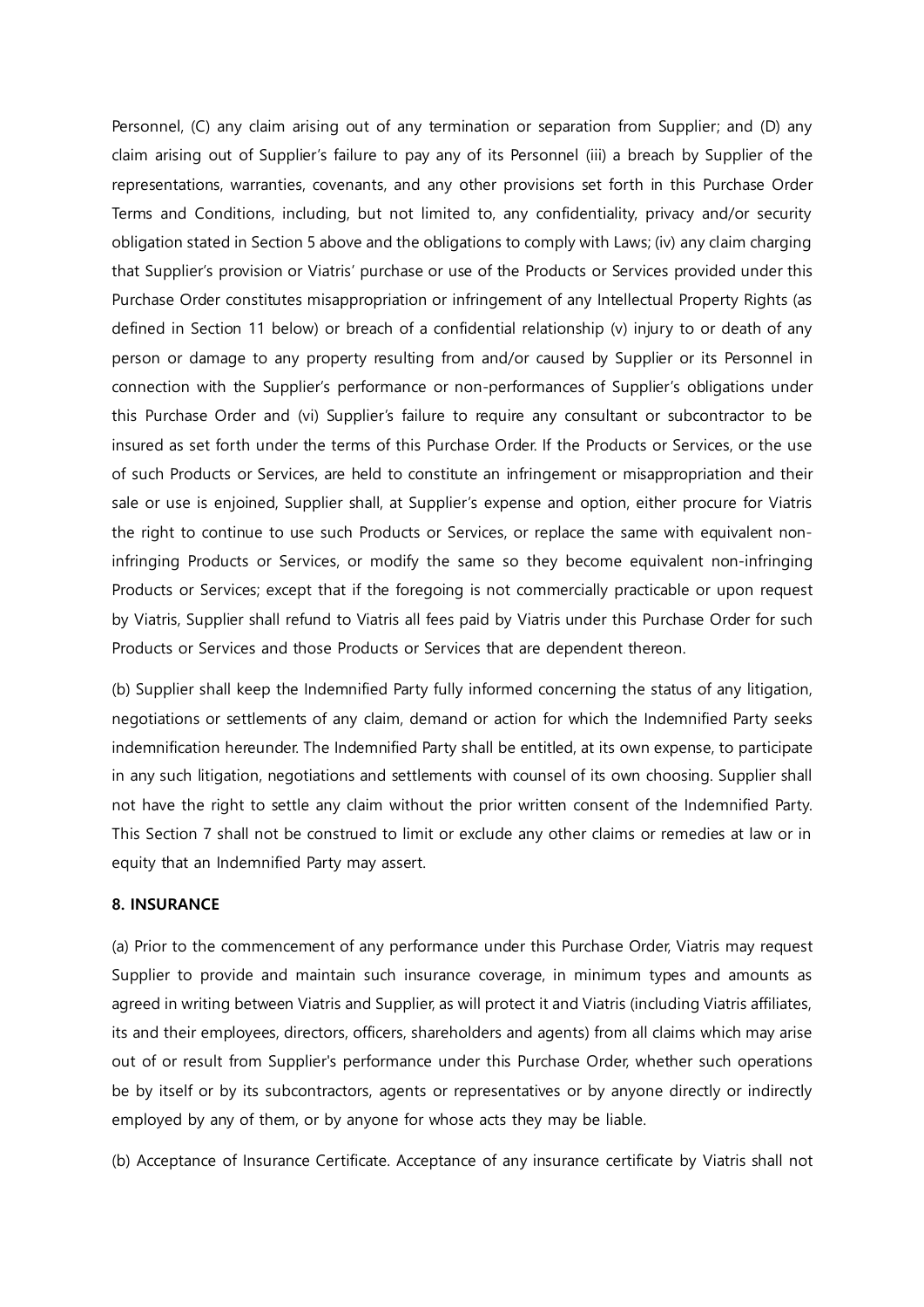constitute acceptance of the adequacy of coverage, compliance with the requirements of this Purchase Order or serve as an amendment to this Purchase Order.

## **9. LIMITATION OF LIABILITIES**

Notwithstanding the form (e.g., contract, tort or otherwise) in which any legal or equitable action may be brought, under no circumstances shall Viatris or its affiliates be liable for consequential, indirect, special, punitive, or incidental damages or lost profits, whether foreseeable or unforeseeable, based on claims of Supplier or any other party arising out of breach or failure of express or implied warranty, breach of contract, misrepresentation, negligence, strict liability in tort, failure of any remedy to achieve its essential purpose, or otherwise. Notwithstanding the form (e.g., contract, tort or otherwise) in which any legal or equitable action may be brought, in no event shall Viatris or its affiliates be liable for any damages or losses that exceed, in the aggregate, the amount of fees paid and payable by Viatris for the Products or Services that gave rise to such damages or losses for each respective breach or series of related breaches. This Section 9 shall not apply only when and to the extent applicable Law specifically requires liability despite the foregoing disclaimer, exclusion and limitation.

# **10. TERM AND TERMINATION**

(a) Term. This Purchase Order shall commence upon Supplier's acceptance of this Purchase Order and shall continue through Viatris' acceptance of such Services or Products, as may be further specified in this Purchase Order.

(b) Termination. In addition to Viatris' termination rights set forth elsewhere herein, Viatris may terminate this Purchase Order, in whole or in part, in its sole discretion: (i) upon fifteen (15) days prior written notice to Supplier for any reason; (ii) immediately upon written notice to Supplier if Supplier breaches this Purchase Order; (iii) if reasonable grounds for insecurity arise with respect to Supplier's performance and Supplier fails to furnish adequate assurances within five (5) days after written demand by Viatris for such assurance; or (iv) immediately upon written notice to Supplier if Supplier

becomes insolvent or otherwise makes an assignment for the benefit of creditors, commits an act of bankruptcy or files or has filed against it a petition in bankruptcy or reorganization proceedings. During any notice period, Supplier shall cease to provide the cancelled Services or Products, as the case may be, to Viatris as soon as commercially practicable after receiving such notice.

(c) Termination for Breach of Anti-bribery/Anti-Corruption Representation. Viatris may terminate this Purchase Order effective immediately upon notice to Supplier, if Supplier (i) breaches any of the representations and warranties set forth in Section  $6(a)(C)$  and  $(c)$  or (ii) if Viatris learns that (a) improper payments are being or have been made or offered to Government Officials (as defined in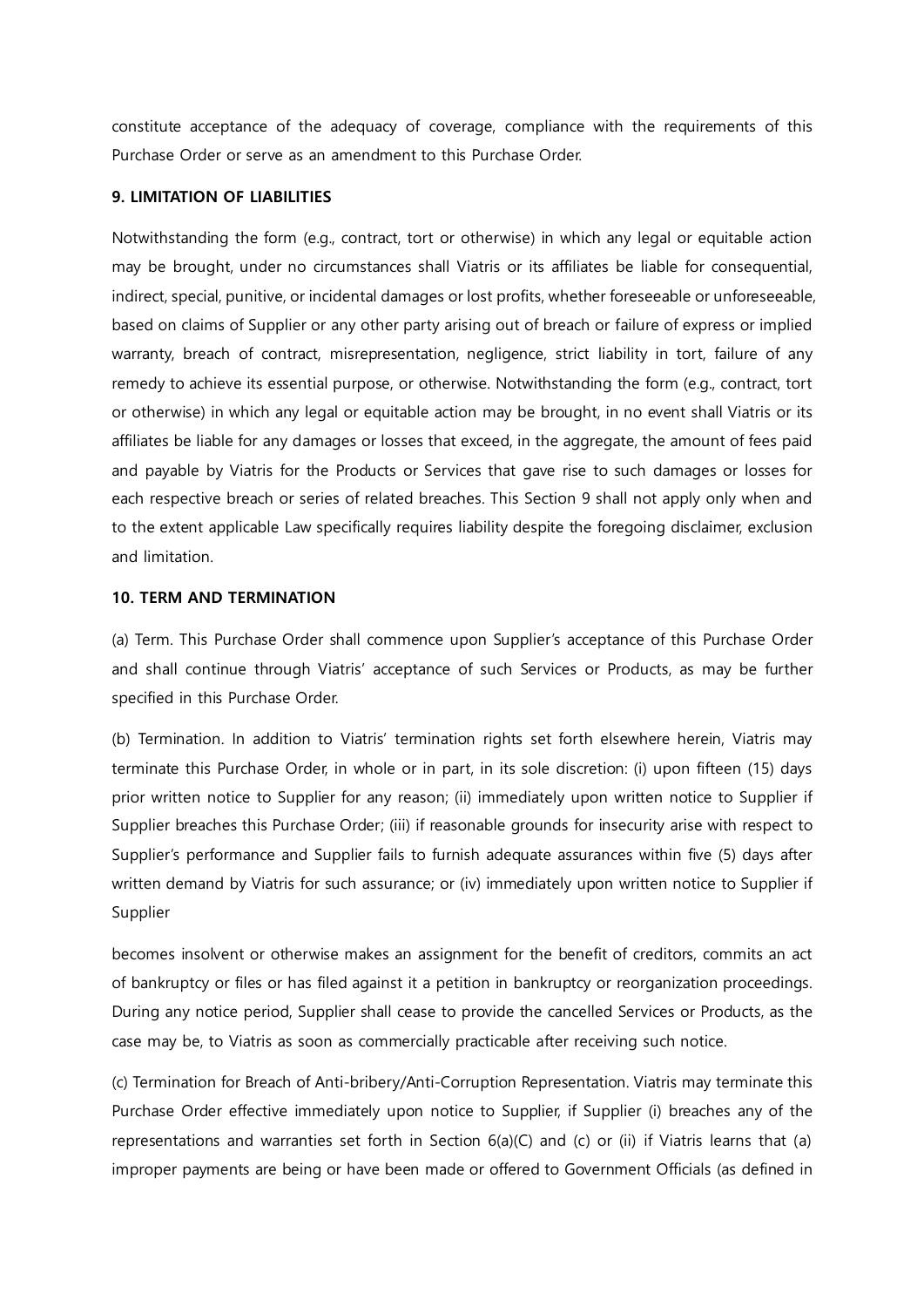Section 6(c)) or any other person by the Supplier or those acting on behalf of the Supplier witrespect to this Purchase Order or (b) that the Supplier or those acting on behalf of the Supplier with respect to this Purchase Order has accepted any payment, item, or benefit, regardless of value, as an improper inducement to award, obtain or retain business or otherwise gain or grant an improper business advantage from or to any other person or entity. Further, in the event of such termination, Supplier shall not be entitled to any further payment, regardless of any activities undertaken or agreements with additional third parties entered into by Supplier prior to such termination, and Supplier shall be liable for damages or remedies as provided by this Purchase Order, at law or in equity.

(d) Effect of Termination/Expiration. Upon termination or expiration of this Purchase Order: (i) Viatris shall be entitled to the ownership, possession, use and license of any and all work in process under this Purchase Order to which it is entitled pursuant to Section 11 below; (ii) Supplier shall invoice Viatris for all outstanding fees and expenses incurred for Services satisfactorily performed and/or Products delivered under this Purchase Order through and including the date of any such termination or expiration; and (iii) Supplier shall comply with its obligations under Section 5(c) above.

(e) Survival. The provisions of Sections 1(b) and (c),  $4 - 7$ , 9, 10(c) and (d), 11 – 12 and any other provisions which are expressly or by implication intended to continue in force after such termination or expiration shall survive the termination of this Purchase Order.

## **11. INTELLECTUAL PROPERTY**

For all work products and deliverables created under this Purchase Order through the performance of the Services, Supplier and Supplier Personnel hereby assign and transfer to Viatris all rights to possession of, and all right, title, and interest, including all patent, copyright, trademark, trade secret and other proprietary and intellectual property rights ("Intellectual Property Rights") in and to such work products and deliverables created under this Purchase Order, in whatever form or medium captured, and in and to all physical and electronic materials, papers, and documents (including drawings), hereinafter referred to as "Works," and copies, abstracts, and summaries thereof, which are developed or conceived or which may come into their possession in any manner by reason of the provision of Services under this Purchase Order. Supplier shall promptly disclose to Viatris any Works known to Supplier or Supplier Personnel, and all such Works shall be deemed to be "works made for hire" exclusively for Viatris, with Viatris having sole ownership of such Works and the sole right to obtain and to hold in its own name any Intellectual Property Rights therein and thereto. Supplier hereby agrees to give Viatris or any person designated by Viatris at Viatris' expense, all reasonable assistance required to perfect the rights hereinabove defined. Supplier represents, warrants and covenants that it has caused or will cause all Supplier Personnel to enter into an enforceable agreement with Supplier prior to their performance of any Services, which agreement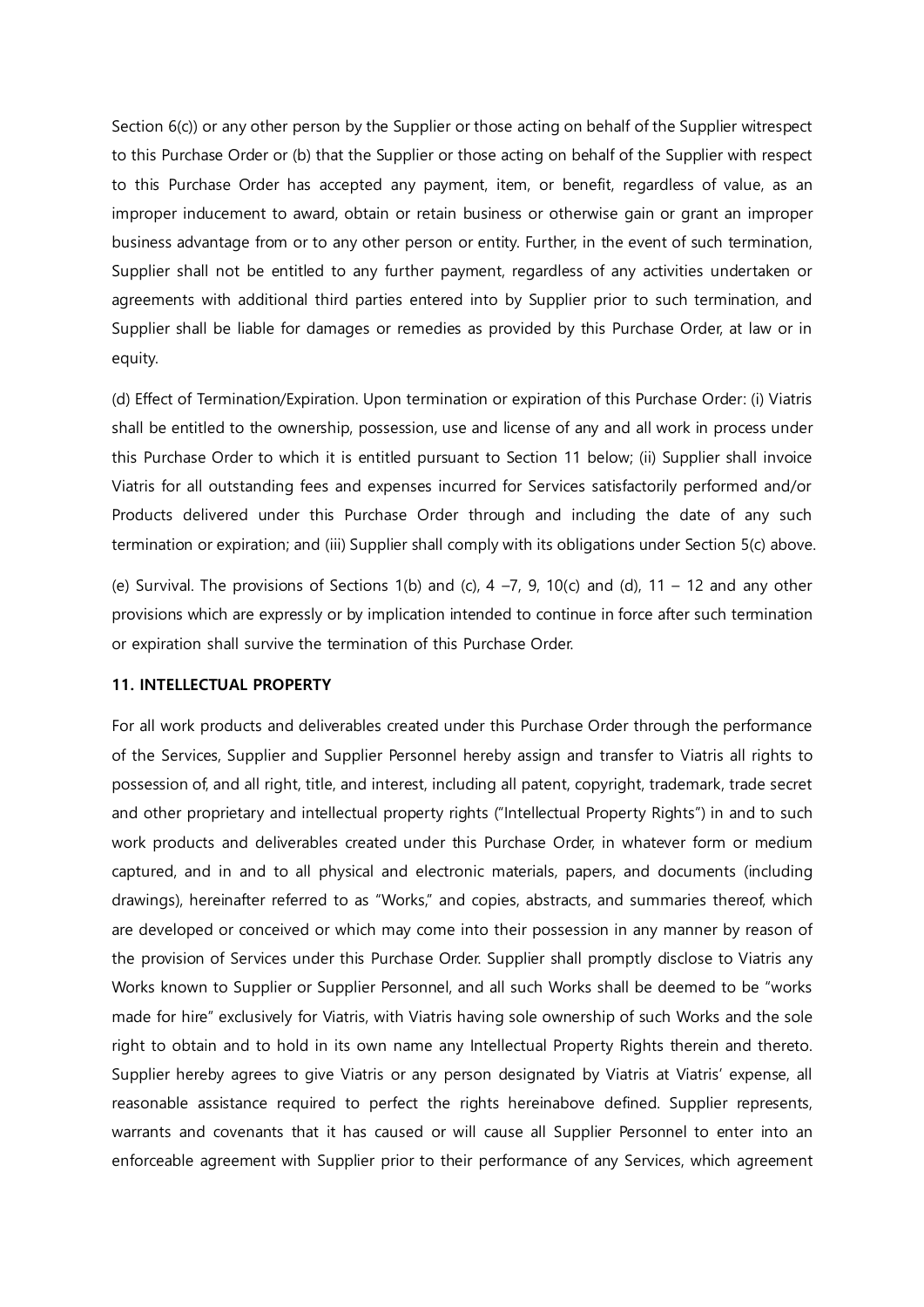includes appropriate confidentiality, assignment of work product and invention provisions to effectuate the provisions of this Purchase Order. Notwithstanding the foregoing provisions, Viatris' ownership rights do not apply or extend to any of the following (collectively, the "Supplier Property"): (i) any methodologies, methods of analysis, ideas, concepts, know-how, models, tools, techniques, skills, knowledge and experience or other materials or property owned or licensed by Supplier before the provision of the Services under this Purchase Order; (ii) any improvements or other modifications to any of the foregoing that Supplier creates during the performance of the Services under this Purchase Order without the use of any of Viatris' Confidential Information or Intellectual Property Rights; or (iii) any of the Intellectual Property Rights in or to any of the items described in the preceding clauses (i) and (ii). All right, title, and interest in and to the Supplier Property is and shall remain in Supplier, and Supplier shall not be restricted in any way with respect to the Supplier Property. However, to the contrary, to the extent that any Supplier Property is incorporated into or embodied in any of the Works, or covers or controls any of the Works, or is necessary in order to fully and freely use any of the Works, Supplier hereby grants to Viatris and its affiliates a perpetual, irrevocable, worldwide, royalty-free, non-exclusive license, with the right to grant sublicenses, to (A) use such Supplier Property solely as part of or in connection with such Works or any derivative work based upon such Works, and (B) to modify such Supplier Property, solely to the extent such modification is necessary in connection with the creation of a derivative work based upon such Works.

## **12. COMPLIANCE**

The obligations of Viatris under this Order is subject to the Supplier complying with all anticorruption laws applicable in the territory, including, but not limited to the United States Foreign Corrupt Practices Act, 1977 ("FCPA") and U.K. Bribery Act,2010 ("UKBA"). Notwithstanding any other provision of this Order, failure to comply with the provisions of all such laws by the Supplier, including but not limited to FCPA and UKBA, shall result in immediate termination of this Order by the Viatris at its election and in its sole discretion without the requirement of prior notice and without the need to pay any compensation to the Supplier. The Supplier shall forthwith refund all moneys advanced by the Viatris without any demur or protest.

#### **13. MISCELLANEOUS**

(a) Use of Viatris Trademark/Name; Publicity. Supplier shall not issue any press release or other publicity materials, or make any presentation with respect to the existence of this Purchase Order or the terms and conditions hereof without the prior written consent of Viatris in each instance. Supplier shall not publicize or use any name, trade name, service marks, trademarks, trade dress or logos of Viatris (or any of its affiliates) nor identify Viatris (or any of its affiliates) as a customer without Viatris' prior written consent in each instance. This restriction shall not, however, apply to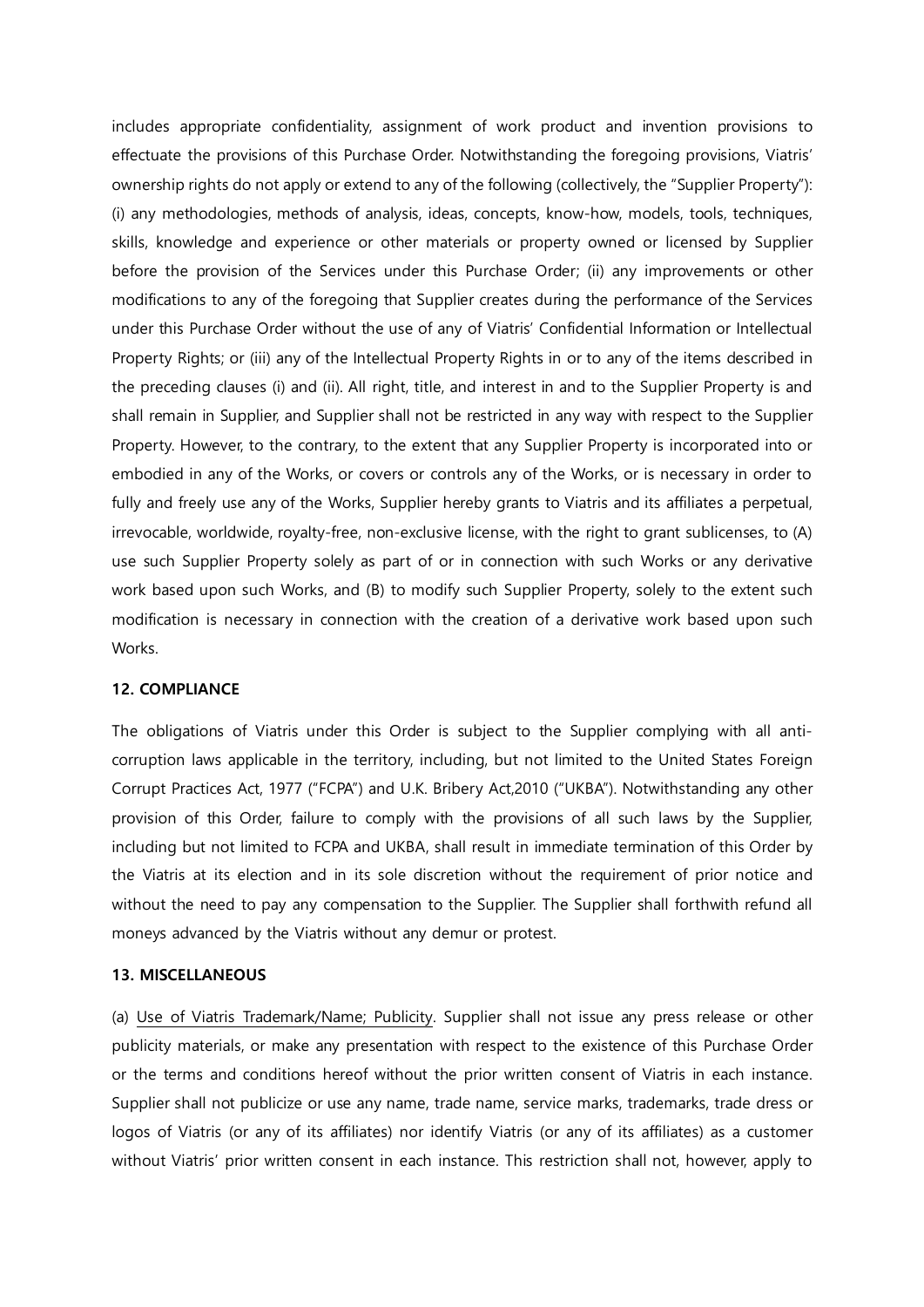the extent that any such disclosures are required by applicable Laws, including as may be required in connection with any filings required to be made with the United States Securities and Exchange Commission or by the disclosure policies of a major stock exchange.

(b) Governing Law; Venue. The validity, interpretation and performance of this Purchase Order shall be governed by and construed in accordance with the laws of the Republic of Korea without regard to the principles of conflicts of law. All actions and proceedings under this Purchase Order shall be brought exclusively in Seoul Central District Court.

(c) Relationship of the Parties. Viatris engages Supplier only for the purposes and to the extent set forth in this Purchase Order and, accordingly, Supplier shall not be considered a partner, co-venturer, agent, employee, or representative of Viatris, but shall remain in all respects an independent contractor. Neither Viatris nor Supplier shall have any right or authority to make or undertake any promise, warranty or representation, to execute any contract, or otherwise to assume any obligation or responsibility in the name of or on behalf of the other party. Neither Viatris nor Supplier shall be deemed a joint employer of the other's employees, each party being responsible for any and all claims by its employees. Neither Party's employees shall be deemed "leased" employees of the other for any purpose.

(d) Assignment; Subcontracting. This Purchase Order or any right or obligation arising therefrom shall not be assigned or transferred by Supplier in the absence of Viatris' prior written consent thereto and any purported assignment or transfer absent such consent shall be automatically deemed null and void. Supplier shall not delegate or subcontract any of its obligations or responsibilities under this Purchase Order to any third party (including to an affiliate of Supplier) without Viatris' prior written permission. No delegation or subcontracting by Supplier hereunder shall relieve Supplier of any of its obligations or responsibilities under this Purchase Order and Supplier shall remain responsible for obligations, services and functions performed by its subcontractors to the same extent as if they were performed by Supplier.

(e) Force Majeure. No Party shall be liable for any failure to perform or any delays in performance, and no Party shall be deemed to be in breach or default of its obligations set forth in this Purchase Order, if, to the extent and for so long as, such failure or delay is due to any causes that are beyond its reasonable control and not to its acts or omissions, including, without limitation, such causes as acts of God, natural disasters, flood, severe storm, earthquake, civil disturbance, lockout, riot, order of any court or administrative body, embargo, acts of government, war (whether or not declared), acts of terrorism, or other similar causes ("Force Majeure Event"). For clarity, raw material price increases, unavailability of raw materials, and labor disputes shall not be deemed a Force Majeure Event. In the event of a Force Majeure Event, the Party prevented from or delayed in performing shall promptly give notice to the other Party and shall use commercially reasonable efforts to avoid